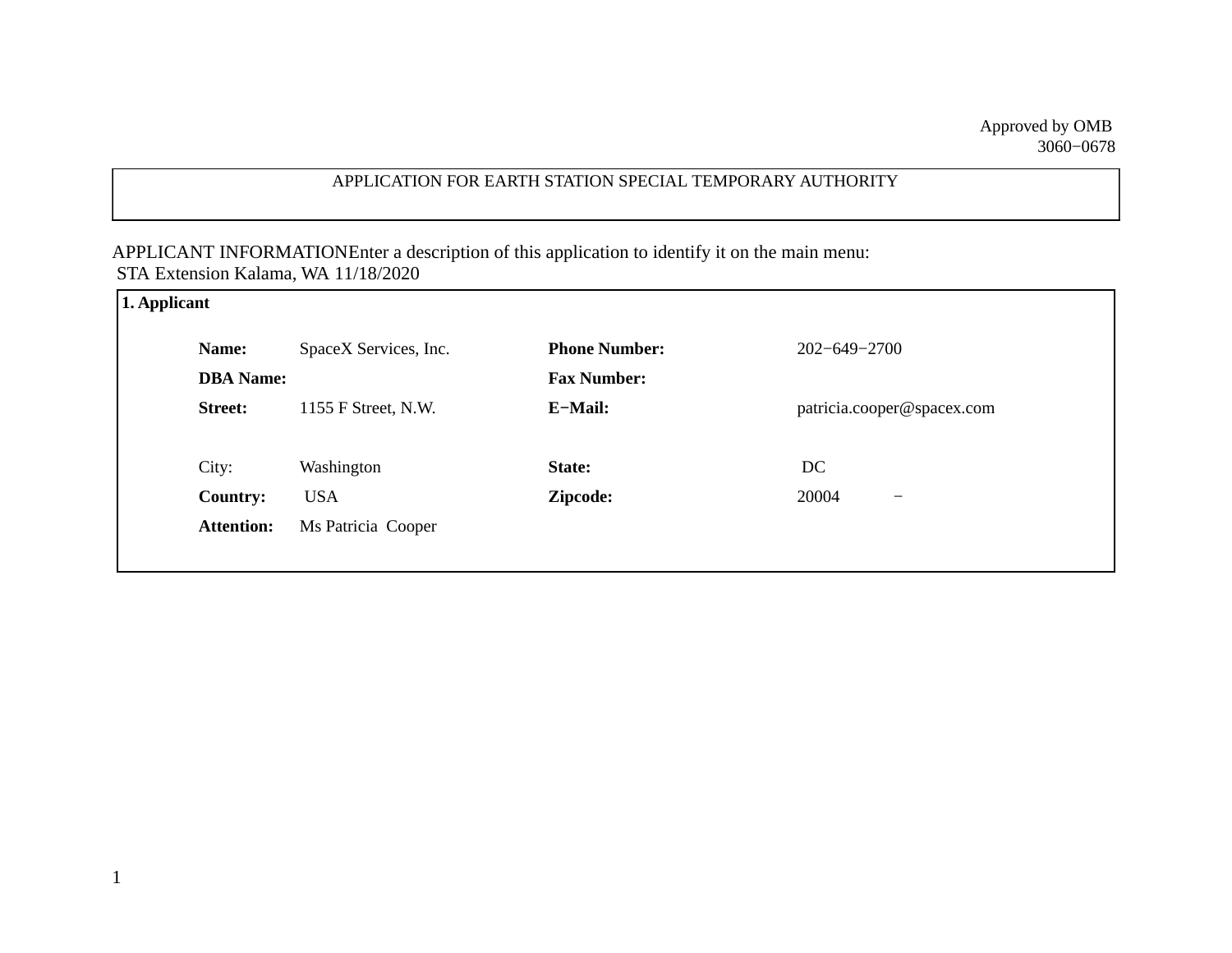| 2. Contact                                                                                                                                                                                                                                                |                       |                                          |                            |  |  |  |  |
|-----------------------------------------------------------------------------------------------------------------------------------------------------------------------------------------------------------------------------------------------------------|-----------------------|------------------------------------------|----------------------------|--|--|--|--|
|                                                                                                                                                                                                                                                           |                       |                                          |                            |  |  |  |  |
| Name:                                                                                                                                                                                                                                                     | SpaceX Services, Inc. | <b>Phone Number:</b>                     | $202 - 649 - 2700$         |  |  |  |  |
| Company:                                                                                                                                                                                                                                                  |                       | <b>Fax Number:</b>                       |                            |  |  |  |  |
| <b>Street:</b>                                                                                                                                                                                                                                            | 1155 F Street, N.W.   | E-Mail:                                  | patricia.cooper@spacex.com |  |  |  |  |
| City:                                                                                                                                                                                                                                                     | Washington            | State:                                   | DC                         |  |  |  |  |
| <b>Country:</b>                                                                                                                                                                                                                                           | <b>USA</b>            | Zipcode:                                 | 20004                      |  |  |  |  |
| <b>Attention:</b>                                                                                                                                                                                                                                         |                       | <b>Relationship:</b>                     |                            |  |  |  |  |
|                                                                                                                                                                                                                                                           |                       |                                          |                            |  |  |  |  |
| (If your application is related to an application filed with the Commission, enter either the file number or the IB Submission ID of the related<br>application. Please enter only one.)<br>3. Reference File Number SESLIC2020021000148 or Submission ID |                       |                                          |                            |  |  |  |  |
| 4a. Is a fee submitted with this application?                                                                                                                                                                                                             |                       |                                          |                            |  |  |  |  |
| If Yes, complete and attach FCC Form 159. If No, indicate reason for fee exemption (see 47 C.F.R.Section 1.1114).<br>⋒                                                                                                                                    |                       |                                          |                            |  |  |  |  |
| Governmental Entity <a> Noncommercial educational licensee<br/>Ο</a>                                                                                                                                                                                      |                       |                                          |                            |  |  |  |  |
| Other(please explain):<br>Ο                                                                                                                                                                                                                               |                       |                                          |                            |  |  |  |  |
| 4b. Fee Classification CGX - Fixed Satellite Transmit/Receive Earth Station                                                                                                                                                                               |                       |                                          |                            |  |  |  |  |
| 5. Type Request                                                                                                                                                                                                                                           |                       |                                          |                            |  |  |  |  |
| Use Prior to Grant<br>Change Station Location<br>$O$ Other                                                                                                                                                                                                |                       |                                          |                            |  |  |  |  |
| 6. Requested Use Prior Date<br>11/25/2020                                                                                                                                                                                                                 |                       |                                          |                            |  |  |  |  |
| 7. CityKalama                                                                                                                                                                                                                                             |                       | 8. Latitude<br>$(dd \, mm \, ss.s \, h)$ | 46<br>2<br>20.3<br>- N     |  |  |  |  |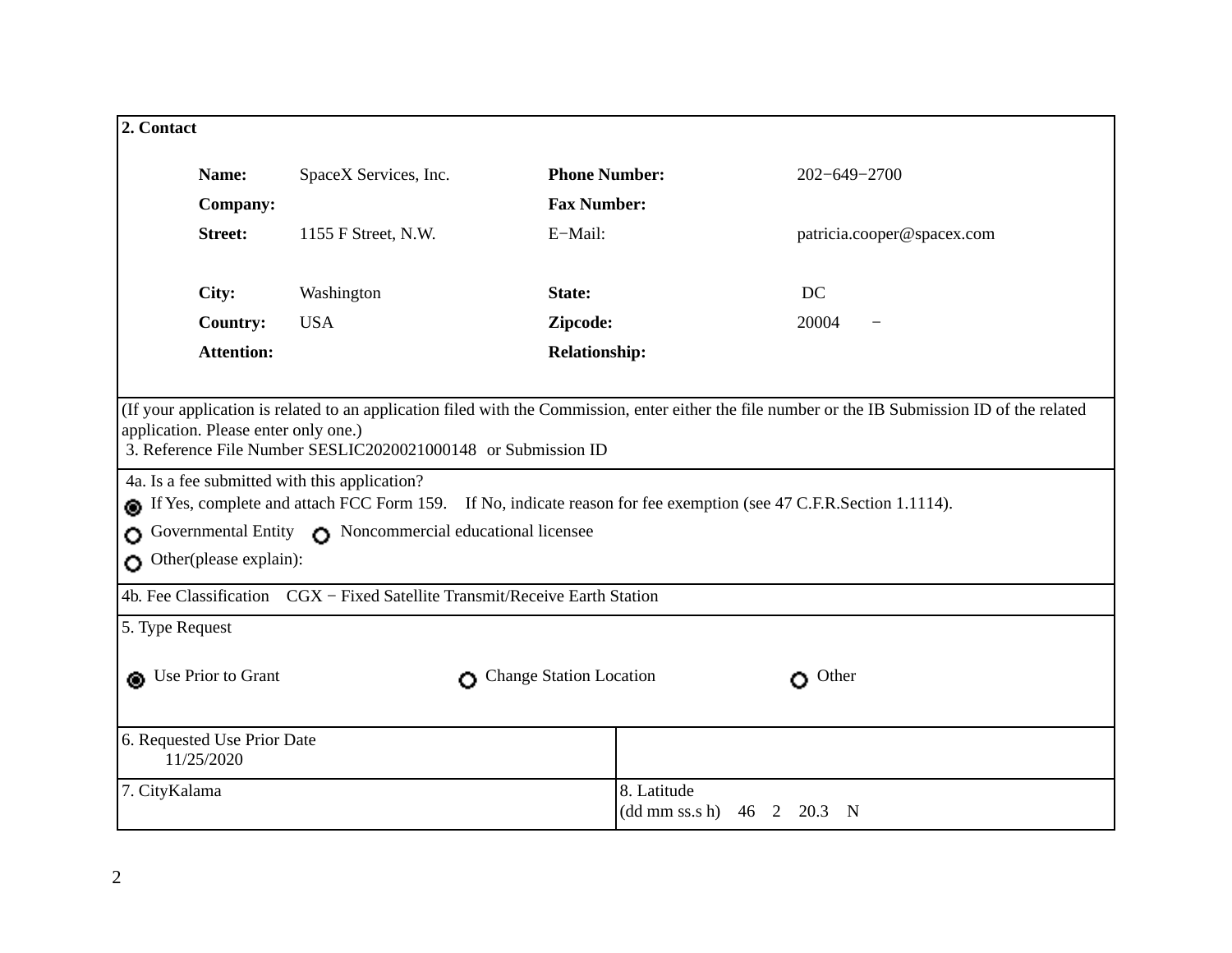| 9. State WA                                                                                                                                                                                                                                                                                                                                                                                                                                                                                                                                                                                                                                                                           | 10. Longitude<br>(dd mm ss.s h) 122 48 29.6 W                               |  |  |  |  |  |
|---------------------------------------------------------------------------------------------------------------------------------------------------------------------------------------------------------------------------------------------------------------------------------------------------------------------------------------------------------------------------------------------------------------------------------------------------------------------------------------------------------------------------------------------------------------------------------------------------------------------------------------------------------------------------------------|-----------------------------------------------------------------------------|--|--|--|--|--|
| 11. Please supply any need attachments.                                                                                                                                                                                                                                                                                                                                                                                                                                                                                                                                                                                                                                               |                                                                             |  |  |  |  |  |
| Attachment 1: Kalama WA Extension<br>Attachment 2:                                                                                                                                                                                                                                                                                                                                                                                                                                                                                                                                                                                                                                    | Attachment 3:                                                               |  |  |  |  |  |
| (If the complete description does not appear in this box, please go to the end of the form to view it in its entirety.)<br>12. Description.                                                                                                                                                                                                                                                                                                                                                                                                                                                                                                                                           |                                                                             |  |  |  |  |  |
| SpaceX Services seeks extension of its existing special temporary authority for<br>communication between the Kalama, WA earth station and SpaceX NGSO satellites for an<br>additional 60 days.<br>13. By checking Yes, the undersigned certifies that neither applicant nor any other party to the application is<br>$\bullet$ Yes<br>$\Omega$ No<br>subject to a denial of Federal benefits that includes FCC benefits pursuant to Section 5301 of the Anti-Drug Act<br>of 1988, 21 U.S.C. Section 862, because of a conviction for possession or distribution of a controlled substance.<br>See 47 CFR 1.2002(b) for the meaning of "party to the application " for these purposes. |                                                                             |  |  |  |  |  |
| 14. Name of Person Signing<br>Patricia Cooper                                                                                                                                                                                                                                                                                                                                                                                                                                                                                                                                                                                                                                         | 15. Title of Person Signing<br>Vice President, Satellite Government Affairs |  |  |  |  |  |
| WILLFUL FALSE STATEMENTS MADE ON THIS FORM ARE PUNISHABLE BY FINE AND / OR IMPRISONMENT<br>(U.S. Code, Title 18, Section 1001), AND/OR REVOCATION OF ANY STATION AUTHORIZATION<br>(U.S. Code, Title 47, Section 312(a)(1)), AND/OR FORFEITURE (U.S. Code, Title 47, Section 503).                                                                                                                                                                                                                                                                                                                                                                                                     |                                                                             |  |  |  |  |  |